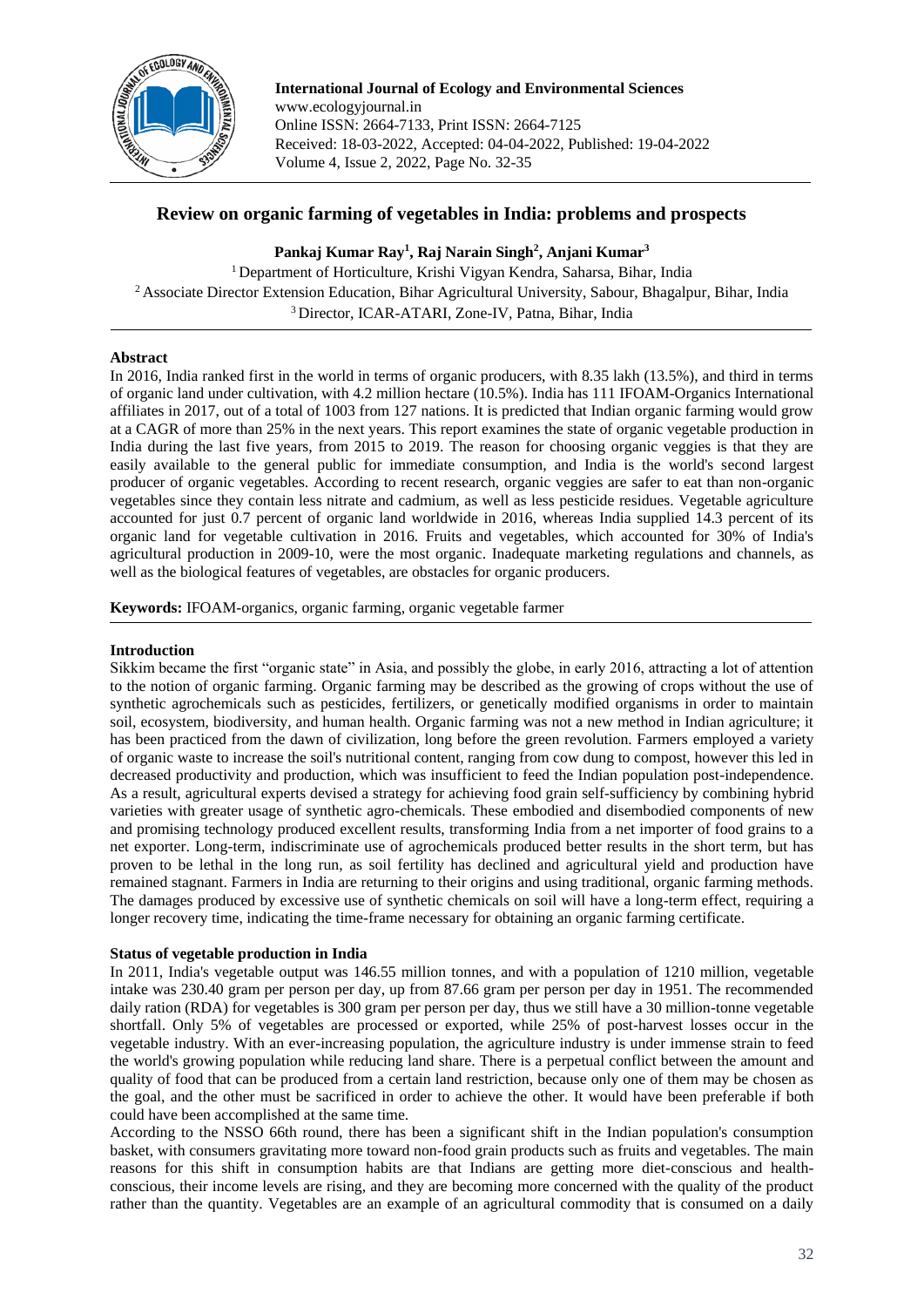basis and whose price varies according to the amount of aesthetic appeal, such as freshness and colour. Another aspect influencing its costs is the cultivation practices used to cultivate vegetables; customers are willing to pay a premium for organically grown veggies. The increased public knowledge of organic farming has allowed for the marketing, commercialization, and trading of organic agricultural products.

### **Status of organic vegetable farming**

Asia is home to 41% (1.1 million) of the world's 2.7 million organic producers, with India accounting for 0.83 million. In 2016, Asia's total agricultural area allocated to organic farming was over 4.9 million hectares. The total area registered under India's National Programme for Organic Production was 3.56 million hectares as of March 31, 2018. 1.78 million hectares (50%) were used for organic agricultural cultivation, while 1.78 million hectares were used for wild harvest collecting. India is the world's ninth-largest producer of organic agricultural land and the first-largest producer of organic agricultural products. In 2016-17, India exported around 21.27 million tonnes of total agricultural commodities (worth Rs. 1,084 billion), comprising rice, animal products, fresh vegetables and fruits, and approximately 0.31 million tonnes of organic items worth Rs. 24.77 billion. In 2016, the overall area under organic vegetable cultivation (0.43 million hectares) constituted 0.7% of the total area under vegetable production (62 million hectares) and 4.3% of the 10.6 million hectares accessible for organic farming worldwide. In comparison to 2015, the area under organic vegetable cultivation increased by 0.7% in 2016. Asia comprises around 16.33 percent of the total acreage accessible for organic food growing. In 2010, India exported 143 MT of organic veggies (0.24 percent of total organic production exported), whereas the country consumed 5000 MT (20 crores) of organic fruits and vegetables. India produced 10823.93 MT of organic vegetables in 2014-15, therefore we can infer that the output of organic vegetables has been increasing. The Indian government has created a uniform mark for organic goods called 'Jaivik Bharat.'

### **Future challenges for organic vegetable farming**

Organic farming focuses on preserving the ecosystem's reproductive and regenerative ability while also producing nutrient-dense food for human consumption. Numerous researches have shown that organic farming yields lesser productivity than inorganic farming. As a result, the challenge of how to reconcile productivity with product quality arises, as organic farming directly contradicts the goal of producing more from fewer resources in order to feed more mouths. Increased awareness and demand for organic products has resulted in an increase in output, yet organic farming confronts several challenges in its growth and development. An attempt has been made to outline them as well as the potential solutions for overcoming them.

#### **Supply chain management**

Organic goods confront inefficient and ineffective collecting channels, poorer output and productivity, insufficient storage, processing, shipping, and quality control facilities that meet global standards. Other difficulties that need to be addressed include a lack of training for farmers, producers, and processors. Vegetables are one of the most frequent perishable agricultural commodities, and if sufficient care is not taken during storage and transit, they are more likely to be lost, rendering them unfit for export. As a result, improvements in post-harvest handling of produce, such as the establishment of cold-storage facilities, the use of air-conditioned trucks for transportation, and the use of appropriate packaging materials, may be considered as solutions to some extent to address supply chain-related challenges. Quality management should be prioritized at each stage of the supply chain, and efforts should be made to build direct business relationships. Sales should be planned in accordance with production, and contract farming may be implemented to improve the supply chain's efficiency.

#### **Food Origin and Mileage**

The idea of food miles, which refers to the distance travelled by food from the farm gate to the fork, or from the point of production to the point of consumption, is critical in the case of organic food items. Due to the everincreasing demand for organic products, most food firms are concerned about maintaining supply continuity and quantity. The key to reducing food miles is to streamline logistics, which means reorganizing and automating order, warehouse, and transportation processes by incorporating ICTs into their administration.

### **Size of farms and collaboration**

Small and medium farms may only produce a few hundred tonnes, which is especially noticeable in perishable commodities like dairy, fruits, and vegetables, where market access and primary processing are critical. Small unorganized producers can be grouped together by creating cooperatives and producer businesses, which will allow them to pool their resources and apply for loans, build storage and processing facilities close to their operations, and improve their production and marketing methods.

#### **Marketing and Sales Management**

Marketability of organic goods is determined by societal acceptance and the environmental impact of the product, and obtaining it necessitates concerted efforts in capacity building and addressing production, logistical, and quality aspects. Organic certification is vital in agricultural product marketing, and grocery shops are one of the most appealing avenues for selling organic items. However, these supermarkets are frequently picky about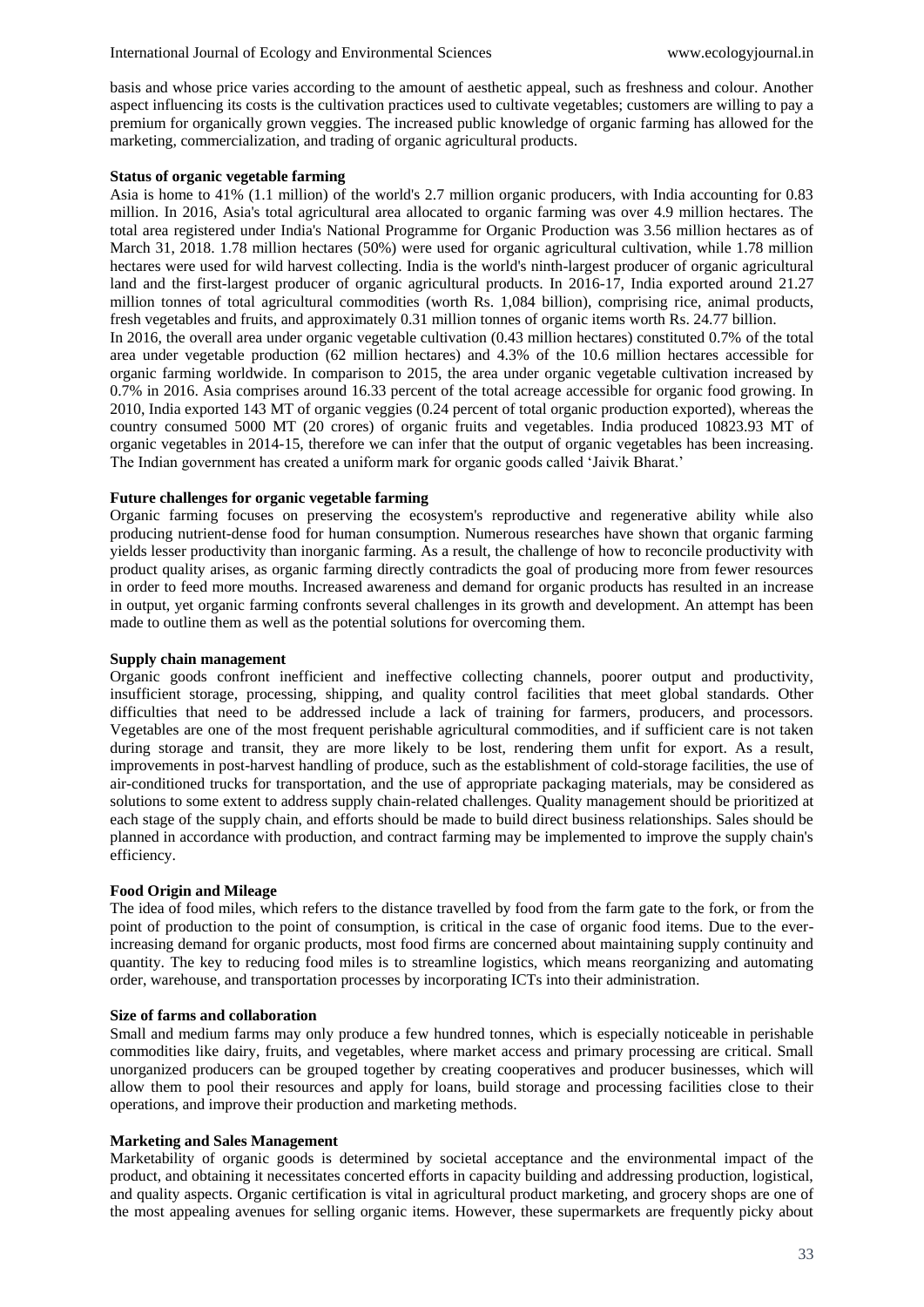product quality, availability, and pricing. When it comes to organic veggies, tiny merchants also have them, but the quality of these crops cannot be guaranteed. A market survey is an essential tool for gathering information on target customers, their preferences, and consumption patterns. Other solutions for this limitation include proactive certification, the use of uniform packaging techniques, and generic advertisements.

### **Cost, Margins, Price Setting and Value Addition**

The biggest marketing problem is setting prices for organic product in compared to conventional produce, which is highly elastic in nature. Organic product has a far greater cost of cultivation than traditional produce, thus the pricing method that is used in general cannot be applied to it. Organic product costs range greatly between different retail formats, firms, and product categories, which is also a big issue for the organic sector. This problem may be solved by defining a basic price for organic items in advance and then basing future pricing on the actual benefit-cost ratio of organic products. Farmers can minimize the cost of producing vegetables by using the Participatory Guarantee Scheme (PGS), and advantages can be boosted by implementing a condensed supply chain and setting premium rates for organic products.

### **Sector Development, Market assurance and Certification**

The most important aspect of organic vegetable marketing is to establish the product's reputation through appropriate certification and acquire customer trust. National standards for organic agriculture are observed in many developing nations, but there is no effective control for the use of the term "organic." Organic goods' lack of confidence and misunderstanding may have long-term consequences for the organic business. To win customers' trust, proactive certification is required, especially if the product is not sold directly from the farm, but rather through a third party such as retail stores or marts.

#### **Willingness to pay for the organic produce**

People are growing more health-conscious and concerned about their diets, yet it is clear that they are unwilling to spend more for organic goods. Only a certain segment of the population can afford and is ready to pay for organic veggies. In order to minimize the cost of cultivation and raise knowledge about organic food, policy actions are required in this area (vegetables).

#### **Transition Assistance**

Because of the numerous direct and indirect expenditures involved in the conversion process, it may be a financially tough moment for farmers. During the early phases of the shift, large expenditures in farmenterprises, such as soil fertility building and protection mechanisms, agricultural equipment, and storage, are also required. Organic approaches are often more labour demanding, resulting in higher wages and higher cultivation costs. There should be policies in place to assist farmers during the three-year conversion phase in the form of yearly payments, such as the DBTs and Kisan Samman Nidhi programmes.

#### **Issues in Certification**

Certifying requires a lot of paperwork, including a full farm history, the results of soil and water testing, an annual on-farm inspection, and fees to be paid to the certification authorities for yearly surveillance. The underlying expense, along with the lengthy method, as well as a lack of information and comprehension, is a barrier to organic certification in India, especially for small and marginal vegetable farmers. Efforts should be made to make the method as easy as possible and as cost-effective as possible. Furthermore, government assistance may be necessary to reduce certification costs, and public knowledge of the Participatory Guarantee Scheme should be raised.

### **Limited knowledge on organic farming**

Organic vegetable production requires proper models/systems for cultivation that are tailored to specific climatic conditions and technology. Organic farming has a number of obstacles, including a lack of on-farm organic matter and access to external inputs, as well as organic postharvest processes and packing methods. Increased investment, research and development in organic farming practices and systems, specifically designed for particular crops and agro-climatic conditions, as well as the creation of suitable crop varieties and livestock breeds, would lead to a higher percentage of organic farming adoption.

### **Market intelligence**

Data and statistics on production, productivity, area covered, export and import of organic products by category are either few or outdated. The cornerstone for developing policies is data and its analysis, but it is extremely difficult to do so in the absence of trustworthy data. Comprehensive research on the benefit-cost and cost of cultivation for organic farming in general, and organic vegetables in particular, are urgently needed.

#### **Insurance cover for organic farming**

Natural disasters affect both conventional and organic farming, as they both incur losses and farmers in both circumstances lose money. As a result, either organic farming should be included in crop insurance systems or a separate plan should be devised specifically for organic farming.